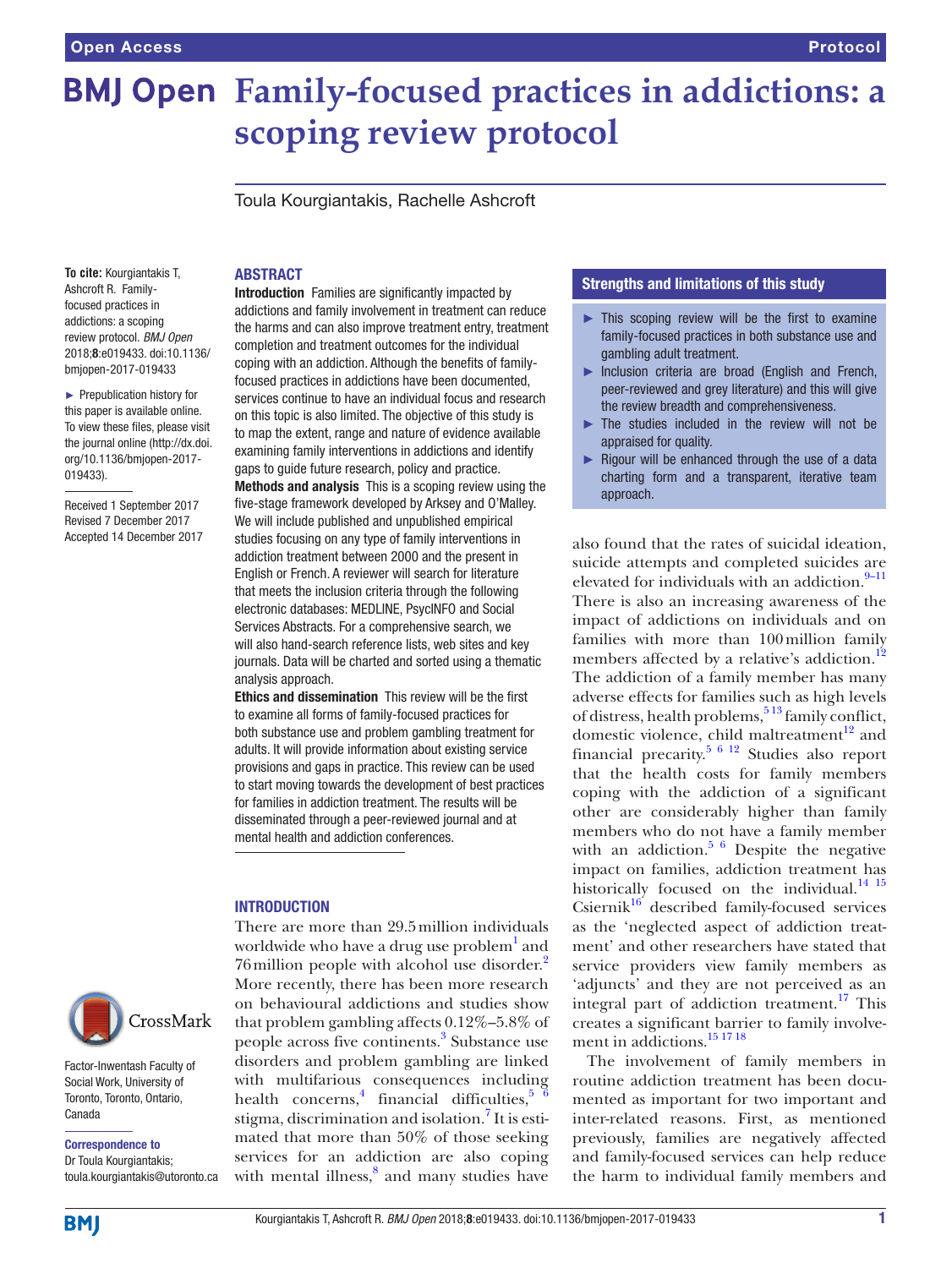to the entire family unit.<sup>19</sup> A second compelling reason for involving families in addiction treatment is that family involvement increases treatment entry, enhances treatment completion and is also linked with better treatment outcomes for the individual coping with the addiction[.20–22](#page-3-14) This is relevant when considering the fact that only 20% (or fewer) of individuals with substance use disorders seek treatment, $^{23}$  and among problem gambling individuals only  $3\% - 6\%$  seek professional treatment.<sup>24</sup> Among those who receive treatment, approximately 50% drop out of treatment and treatment completion is one of the factors most closely associated with positive treatment outcomes.[25 26](#page-4-1) Although studies have documented robust evidence when involving families in addiction treatment, most services target the individual with the addiction and there is little evidence of family-focused approaches in addiction service provisions.<sup>14</sup>

Addiction researchers have identified three categories of family interventions: (1) working with family members to promote the entry and engagement in treatment of the individual with the addiction; (2) involving family members in the treatment of the individual with the addiction; and (3) providing services to family members in their own right.<sup>15 19</sup> There have been a number of substance use studies on the first two categories. For the first category, a few studies have evaluated the Community Reinforcement Approach and Family Training (CRAFT) intervention.<sup>27–29</sup> The CRAFT programme teaches family members coping skills and also facilitates treatment entry for the individual with addiction-related concerns.<sup>29</sup> The second category of family interventions has also been studied, but it focuses on conjoint treatment and it has largely targeted spouses (eg, Alcohol Behaviour Couple Therapy).<sup>[30](#page-4-4)</sup> The third category concentrates on services given directly to families, and it has received the least attention. While there have been scant studies on this third category of family interventions, a group of UK researchers have developed the stress-straincoping-support (SSCS) model aimed at reducing the stress and strain to families and increasing support and coping skills.<sup>[31](#page-4-5)</sup> This approach has been evaluated in a primary care setting and shows promising results.[13](#page-3-16) The SSCS model has similarities to the family psychoeducation approach—an evidence-based practice in mental health and a commonly used family approach for schizophrenia.[32](#page-4-6) The family psychoeducation literature states that all interventions for families should include the 'Big Three', a term that refers to information about the addiction/mental illness, coping skill development and support from peers and professionals. Despite the fact that there has been some research (notably in the first two categories), this is still limited even though the benefits of family involvement and the adverse effects of addictions on families have been documented. In light of the low rates of treatment seeking and high rates of attrition from treatment for individuals with addictions, as well as the pervasive adverse effects of addictions on families, it is critical that family-focused services are available and

accessible for all families. The robust research in mental health has demonstrated that the 'Big Three' (psychoeducation, support and coping skills) is an evidence-based practice.<sup>32</sup> The SSCS model has similar tenets and practices, but requires more research and implementation in policy and practice. Researchers have attributed this neglect to 'a consequence of the lack of a family orientation in professional training and practice, plus the existence of a number of models of family functioning that cast family members in a negative light.'<sup>33</sup> To our knowledge, there have not been any reviews on family involvement in both substance use and problem gambling treatment for adults.<sup>[34](#page-4-8)</sup> Disordered gambling is the only behavioural addiction in the Diagnostic and Statistical Manual of Mental Disorders, Fifth Edition, and it is classified with substance use disorders due to their similarities in symptomatology.<sup>35</sup> This scoping review will focus on all three forms of family involvement in substance use and gambling treatment to elucidate our understanding of a range of programmes that promote family-focused treatment. It will also identify any gaps in service provisions, as well as barriers to implementation of family-focused practices that have been identified in the literature. This will be an important guide to help move towards best practices for families in addiction treatment. There are currently no clearly identified best practices and this scoping review can be used by both policymakers and clinical settings to develop policies and implement best practices in addiction treatment with various family-focused interventions.

#### STUDY OBJECTIVES

The objectives for this scoping review on family involvement and interventions in addictions are as follows:

- ► Map and categorise the extent, range and nature of evidence available in peer-reviewed and grey literature examining family interventions in substance use disorders and problem gambling.
- ► Identify recent family interventions in adult addiction treatment programmes, as well as treatment gaps to guide future research, policy development and service provisions.

#### Methods and analysis

We will conduct a scoping review to examine the literature on family involvement in addictions using a method-ological framework developed by Arksey and O'Malley<sup>[36](#page-4-10)</sup> and enhanced by Levac *et al*. [37](#page-4-11) A scoping review is suitable for this topic area as it is defined as 'a form of knowledge synthesis that addresses an exploratory research question aimed at mapping key concepts, types of evidence, and gaps in research related to a defined area or field by systematically searching, selecting and synthesizing knowledge.<sup>38</sup> This method includes five stages: (1) identifying the research question; (2) identifying relevant studies; (3) study selection; (4) charting the data; and (5) collating, summarising and reporting the results. The aim of this review is for it to serve as a report that can guide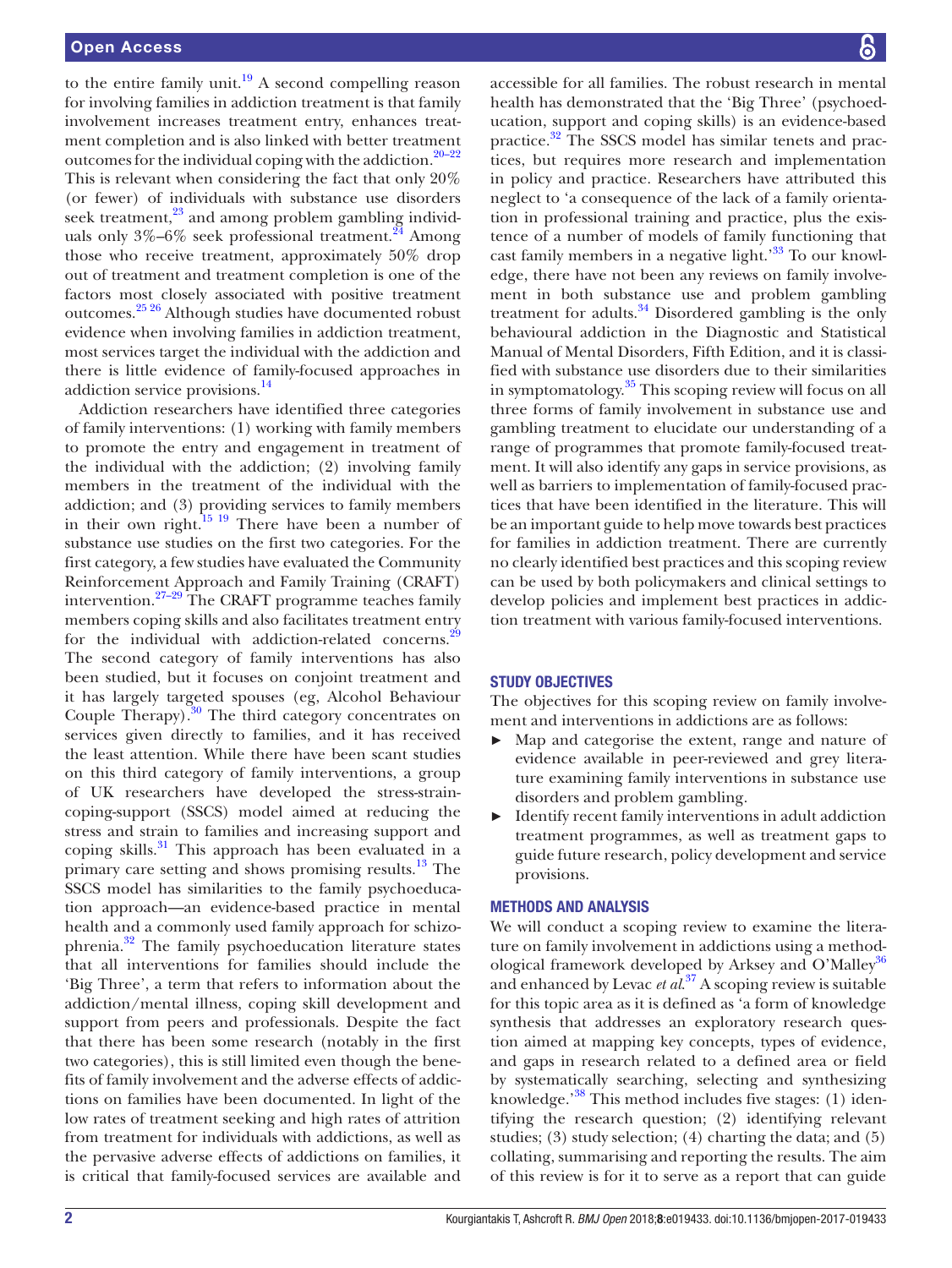#### Stage 1: identifying the research question

Scoping reviews comprise broad research questions as their aim is to synthesise the breadth of evidence on a clearly identified area of inquiry.[37](#page-4-11) Through consultation with our research team, we developed one broad research question: What are the family interventions or practices that have been implemented and examined in adult addiction treatment? Levac *et*  $a\delta^7$  recommend that researchers define study concepts and target populations in scoping reviews. For this review, we define family broadly to include kin and significant others and this term also includes diverse family members or relationships including, but not limited to, partners, spouses, siblings, friends, adult children and parents. The term addiction encompasses any problematic substance use (alcohol or drugs), as well as problem gambling. Interventions or practices include any method of involving family members in addiction treatment that has been implemented and empirically examined. Treatment refers to any services for an adult coping with an addiction, problematic substance use or problem gambling.

#### Stage 2: identifying relevant studies

The comprehensive search strategy was developed in collaboration with the study's principal and coinvestigators (TK and RA), a health sciences librarian at the University of Toronto and the research assistants who will help conduct the scoping review. Relevant studies will be identified by searching the following electronic databases: MEDLINE, PsycINFO and Social Services Abstracts. The researchers selected a cross section of databases that include the range of literature spanning healthcare, psychology, psychiatry, social work and other social sciences. An initial scan of several databases demonstrated that the databases selected were more likely to identify results that are related to the focus of this scoping review. Other databases were not included in this study because the initial scan resulted in thousands of results that were not relevant to the scope of this study. However, to ensure that the scoping review captures the breadth of literature, the research team will also extensively handsearch various reference lists of included studies, key journals, as well as web sites of addiction-related organisations including the Canadian Centre on Substance Use and Addiction (CCSA), Gambling Research Exchange Ontario (GREO), Addiction and the Family International Network (AFINet), and Substance Abuse and Mental Health Services Administration (SAMHSA). The search will cover 2000 up to the present and this limited date range was selected as we are interested in recent addiction treatment approaches involving families in order for this to be most relevant for current treatment programmes. A preliminary search conducted by the research assistant and reviewed by the primary investigator helped refine the search terms and protocol. All literature searches will

<span id="page-2-0"></span>

| Search terms for the databases<br><b>Table 1</b> |                                                                                                                                                                                                                                                                        |
|--------------------------------------------------|------------------------------------------------------------------------------------------------------------------------------------------------------------------------------------------------------------------------------------------------------------------------|
| Concept                                          | <b>Search terms</b>                                                                                                                                                                                                                                                    |
| Family                                           | famil* OR significant other* OR conjoin* OR<br>sibling* OR spous* OR couple* OR partner*                                                                                                                                                                               |
| Addiction                                        | addict* OR abus* OR problem* OR misuse OR<br>use* adj2<br>alcohol OR drug* OR substance OR gambl*                                                                                                                                                                      |
| Practice                                         | therap <sup>*</sup> OR counsel <sup>*</sup> OR psychotherap <sup>*</sup> OR<br>psychoeducation* OR (famil* OR psychological<br>OR addiction OR gambl* OR substance* OR<br>alcohol* OR drug* OR group*) adj (interven* OR<br>treatment* OR support OR help OR service*) |

be completed by a research assistant who will be supervised and guided by the primary investigator (TK). The search includes several terms that relate to these concepts: family, addiction and practice (see [table](#page-2-0) 1).

#### Stage 3: study selection

We are following recommendations made by Levac  $et \text{ } a\text{ } a^{37}$  $et \text{ } a\text{ } a^{37}$  $et \text{ } a\text{ } a^{37}$  and will use a transparent, iterative team approach to refine the search strategy and this will be an iterative process to finalise inclusion and exclusion criteria. The review process consists of two stages: first by screening of titles and abstracts and, second, by fulltext screening. A research assistant will review using the selection criteria and will be supervised closely by the lead researcher. The research assistant will mark the selections under review with 'include,' 'exclude' or 'uncertain'. Levac *et al*<sup>37</sup> noted that it is important to clarify the process of decision-making and we have determined that uncertainties will be discussed with the lead researcher and a third investigator will be included when we cannot reach resolution. The following inclusion criteria will be used to guide the search and will also be used when reviewing articles: (1) study focuses on any type of family involvement or intervention in addiction treatment for family members who have a significant other coping with an addiction; (2) addiction includes alcohol, drugs and gambling at any level of severity; (3) published or unpublished empirical studies that use quantitative, qualitative or mixed methods; (4) written in English or French; and (5) from 2000 onwards. Exclusion criteria that have been identified are: (1) studies that focus on addictions in children or adolescents <18 years of age; (2) literature reviews; and (3) empirical studies that focus on the impact of addiction on family members, but do not examine involvement of family members in treatment.

#### Stage 4: charting the data

Our data will be charted and sorted according to key themes using a qualitative thematic analysis approach. $39\frac{40}{10}$  This is a commonly used method for scoping reviews and it involves identifying themes across the literature and synthesising using summary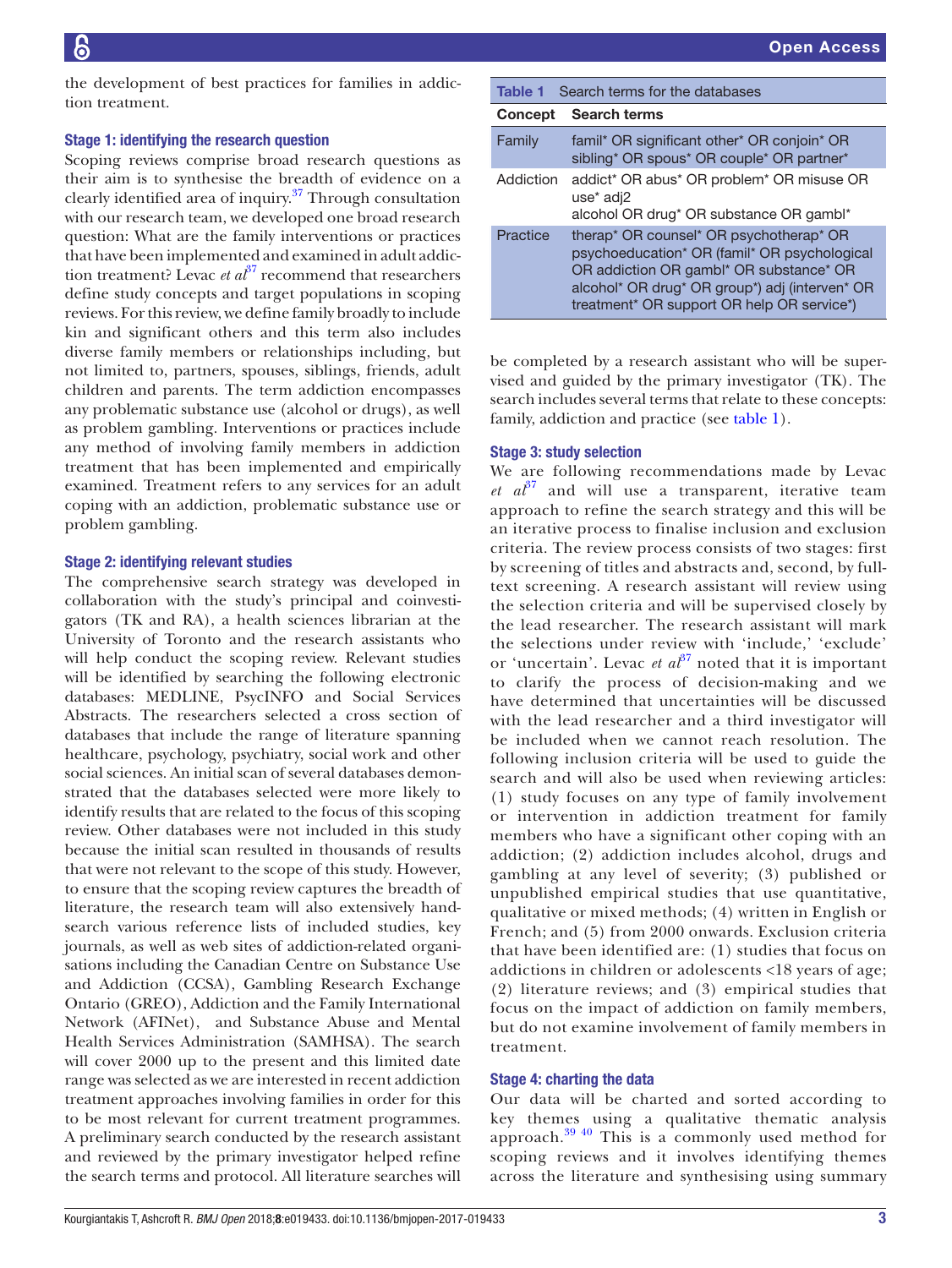tables with thematic headings. $3940$  Charting will be conducted by the research assistant and reviewed by the lead researcher. We will chart extracted data using a data charting form on Excel. Following the recommendation of Daudt *et al*, [41](#page-4-14) we will assign each paper an identifying number which will minimise errors and facilitate tracking of included and excluded articles. We also followed the recommendations by Levac *et*  $a^{\beta^7}$ to make charting an iterative process. The research assistant did a preliminary extraction of 10 articles with some preliminary categories for the chart and the charting was reviewed by the lead researcher. The research team discussed the themes and variables and updated the charting form. The themes and variables that we will be charting include: author, title, peer-reviewed or grey literature paper, country where study was conducted, research aims, methods, sample size, individual with addiction (if specified), family member (if specified), definition of family and family involvement (if provided), addiction type, intervention type, harm reduction or abstinence approach (if specified) and key findings of the study. For key findings, we are specifically searching for a study's results on family involvement in addiction treatment.

#### Stage 5: collating, summarising and reporting the results

Levac *et*  $a^{\beta7}$  suggest that this stage is divided in three distinct steps. With this in mind, our research team will follow these steps in the final stage of the scoping review: (1) analyse extracted data using a numerical summary analysis and qualitative thematic analysis; (2) disseminate the results of the scoping review; and (3) discuss implications for future research, policy and practice.

#### Ethics and dissemination

This paper presents the protocol for a scoping review of family practices in addiction treatment. Ethics approval is not necessary as the data are collected from publicly available sources. This review will advance knowledge on the ways family members are involved in treatment when a significant other has a substance use or gambling problem. The results will be disseminated through a peer-reviewed journal and will also be reported at local, national and international conferences on addictions and mental health.

Contributors TK contributed to the project idea and both TK and RA provided guidance to the research assistant, and design of the search strategy. TK contributed to the literature review and RA and TK contributed to the writing and editing of the protocol. Both authors have made substantive intellectual contributions to the development of this protocol. Both read and approved the manuscript.

Funding This research received no specific grant from any funding agency in the public, commercial or not-for-profit sectors.

Competing interests None declared.

Provenance and peer review Not commissioned; externally peer reviewed.

Open Access This is an Open Access article distributed in accordance with the Creative Commons Attribution Non Commercial (CC BY-NC 4.0) license, which permits others to distribute, remix, adapt, build upon this work non-commercially, and license their derivative works on different terms, provided the original work is properly cited and the use is non-commercial. See: [http://creativecommons.org/](http://creativecommons.org/licenses/by-nc/4.0/) [licenses/by-nc/4.0/](http://creativecommons.org/licenses/by-nc/4.0/)

© Article author(s) (or their employer(s) unless otherwise stated in the text of the article) 2018. All rights reserved. No commercial use is permitted unless otherwise expressly granted.

#### **REFERENCES**

- <span id="page-3-0"></span>1. United Nations Office on Drugs and Crime. *World drug report 2017*. United Nations: United Nations Office on Drugs and Crime, 2017.
- <span id="page-3-1"></span>2. World Health Organization. *Substance abuse dept. global status report: alcohol policy*. Geneva: WHO, 2004.
- <span id="page-3-2"></span>3. Calado F, Griffiths MD. Problem gambling worldwide: an update and systematic review of empirical research (2000-2015). *[J Behav Addict](http://dx.doi.org/10.1556/2006.5.2016.073)* 2016;5:592–613.
- <span id="page-3-3"></span>4. Rehm J. The risks associated with alcohol use and alcoholism. *Alcohol Res Health* 2011;34:135.
- <span id="page-3-4"></span>5. Ray GT, Mertens JR, Weisner C. Family members of people with alcohol or drug dependence: health problems and medical cost compared to family members of people with diabetes and asthma. *[Addiction](http://dx.doi.org/10.1111/j.1360-0443.2008.02447.x)* 2009;104:203–14.
- 6. Weisner C, Parthasarathy S, Moore C, *et al*. Individuals receiving addiction treatment: are medical costs of their family members reduced? *[Addiction](http://dx.doi.org/10.1111/j.1360-0443.2010.02947.x)* 2010;105:1226–34.
- <span id="page-3-5"></span>7. Ahern J, Stuber J, Galea S, *et al*. Stigma, discrimination and the health of illicit drug users. *[Drug Alcohol Depend](http://dx.doi.org/10.1016/j.drugalcdep.2006.10.014)* 2007;88:188–96.
- <span id="page-3-6"></span>8. Canadian Centre on Substance abuse. *Substance abuse in Canada: concurrent disorders*. Canada: Canadian Centre on Substance Abuse, 2009.
- <span id="page-3-7"></span>9. Borges G, Loera CR. Alcohol and drug use in suicidal behaviour. *[Curr](http://dx.doi.org/10.1097/YCO.0b013e3283386322)  [Opin Psychiatry](http://dx.doi.org/10.1097/YCO.0b013e3283386322)* 2010;23:195–204.
- 10. Darvishi N, Farhadi M, Haghtalab T, *et al*. Alcohol-related risk of suicidal ideation, suicide attempt, and completed suicide: a metaanalysis. *[PLoS One](http://dx.doi.org/10.1371/journal.pone.0126870)* 2015;10:e0126870.
- 11. Schneider B. Substance use disorders and risk for completed suicide. *[Arch Suicide Res](http://dx.doi.org/10.1080/13811110903263191)* 2009;13:303–16.
- <span id="page-3-8"></span>12. Orford J, Velleman R, Natera G, *et al*. Addiction in the family is a major but neglected contributor to the global burden of adult illhealth. *[Soc Sci Med](http://dx.doi.org/10.1016/j.socscimed.2012.11.036)* 2013;78:70–7.
- <span id="page-3-16"></span>13. Copello A, Templeton L, Orford J, *et al*. The relative efficacy of two levels of a primary care intervention for family members affected by the addiction problem of a close relative: a randomized trial. *[Addiction](http://dx.doi.org/10.1111/j.1360-0443.2008.02417.x)* 2009;104:49–58.
- <span id="page-3-9"></span>14. Copello AG, Templeton L, Velleman R. Family interventions for drug and alcohol misuse: is there a best practice? *[Curr Opin Psychiatry](http://dx.doi.org/10.1097/01.yco.0000218597.31184.41)* 2006;19:271–6.
- <span id="page-3-12"></span>15. Kourgiantakis T, Saint-Jacques MC, Tremblay J. Facilitators and barriers to family involvement in problem gambling treatment. *Int J Ment Health Addict* 2017:1–22.
- <span id="page-3-10"></span>16. Csiernik R. Counseling for the family: the neglected aspect of addiction treatment in Canada. *[J Soc Work Pract Addict](http://dx.doi.org/10.1300/J160v02n01_05)* 2002;2:79–92.
- <span id="page-3-11"></span>17. Copello A, Orford J. Addiction and the family: is it time for services to take notice of the evidence? *[Addiction](http://dx.doi.org/10.1046/j.1360-0443.2002.00259.x)* 2002;97:1361–3.
- 18. Lee CE, Christie MM, Copello A, *et al*. Barriers and enablers to implementation of family-based work in alcohol services: A qualitative study of alcohol worker perceptions. *[Drugs](http://dx.doi.org/10.3109/09687637.2011.644599)* 2012;19:244–52.
- <span id="page-3-13"></span>19. Copello AG, Velleman RD, Templeton LJ. Family interventions in the treatment of alcohol and drug problems. *[Drug Alcohol Rev](http://dx.doi.org/10.1080/09595230500302356)* 2005;24:369–85.
- <span id="page-3-14"></span>20. Edwards ME, Steinglass P. Family therapy treatment outcomes for alcoholism. *[J Marital Fam Ther](http://dx.doi.org/10.1111/j.1752-0606.1995.tb00176.x)* 1995;21:475–509.
- 21. Epstein EE, McCrady BS. Behavioral couples treatment of alcohol and drug use disorders: current status and innovations. *[Clin Psychol](http://dx.doi.org/10.1016/S0272-7358(98)00025-7)  [Rev](http://dx.doi.org/10.1016/S0272-7358(98)00025-7)* 1998;18:689–711.
- 22. Meads C, Ting S, Dretzke J, *et al*. A systematic review of the clinical and cost-effectiveness of psychological therapy involving family and friends in alcohol misuse or dependence. *Health Technol Assess Rep* 2007;65:97.
- <span id="page-3-15"></span>23. Hasin D, Keyes K. The epidemiology of alcohol and drug disorders. In: Johnson BA, ed. *Addiction medicine*. New York: Springer, 2010:23–49.